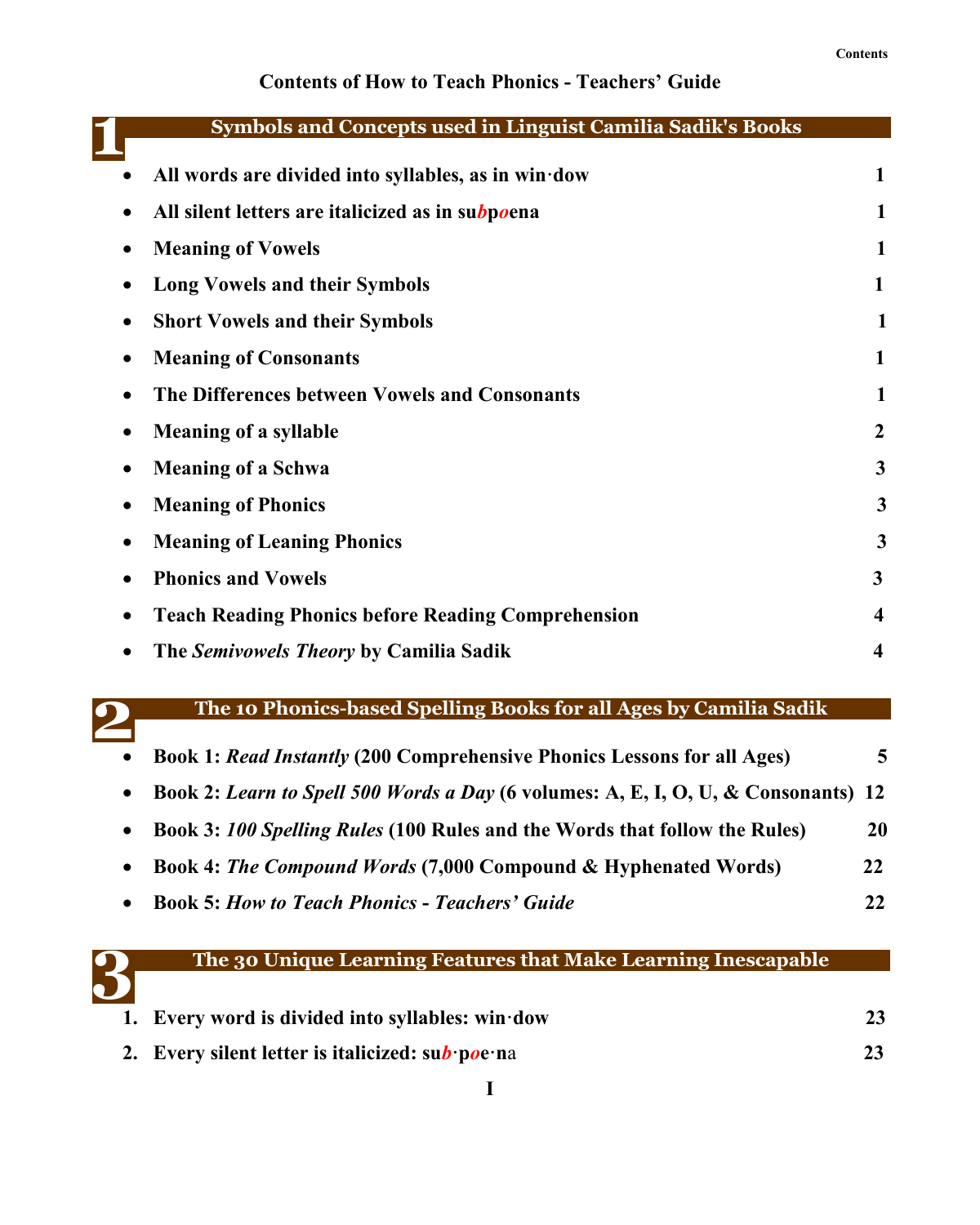|    | 3. Every phonic to be learned is bolded and colored: rain                               | 23 |
|----|-----------------------------------------------------------------------------------------|----|
|    | 4. All the practice lessons are in a large font size: $rain$ , $main$ , $cam$ $pai$ gn  | 23 |
| 5. | 100 spelling rules                                                                      | 23 |
| 6. | Grouping of words that share similar sounds and spelling patterns                       | 23 |
|    | 7. Every vowel is dissected and isolated in a book                                      | 24 |
| 8. | Each vowel sound is isolated in a section                                               | 24 |
|    | 9. The five sounds of $\bf{A}$ are spelled in 12 ways                                   | 24 |
|    | 10. Example of a section in the book                                                    | 24 |
|    | 11. Every spelling pattern of each sound of a vowel is isolated in a chapter            | 24 |
|    | 12. Every spelling pattern of a sound is explained and justified by a spelling rule     | 24 |
|    | 13. Nearly all the words that share a phonic and follow a specific rule are listed      | 24 |
|    | 14. Most of the words on the list are used in a nonsensical story like this             | 24 |
|    | 15. There is, at least, one illustration taken from the story, like these two           | 25 |
|    | 16. Comparisons as in plain and plane                                                   | 26 |
|    | 17. The eight inconsistent consonants c, g, h, q, s, x, w, and y are isolated in a book | 26 |
|    | 18. The Students Reading Aloud Approach                                                 | 26 |
|    | 19. The Reading Slowly Approach                                                         | 26 |
|    | 20. New concepts are introduced                                                         | 26 |
|    | 21. Diagnosing the problem with English spelling                                        | 27 |
|    | 22. Preventing or ending dyslexia                                                       | 27 |
|    | 23. The only comprehensive phonics program                                              | 27 |
|    | 24. The 26 English letters should have been 206 letters                                 | 28 |
|    | 25. Nearly all the prefixes in 900 words                                                | 28 |
|    | 26. Nearly all the silent letters are isolated in a chapter                             | 28 |
|    | 27. Nearly all the compound & hyphenated words isolated in a book                       | 28 |
|    | 28. The order of introducing each phonic in Read Instantly                              | 28 |
|    | 29. Dissecting English sounds, letters & words                                          | 29 |
|    | 30. A combination of formulas in one program makes learning inescapable                 | 30 |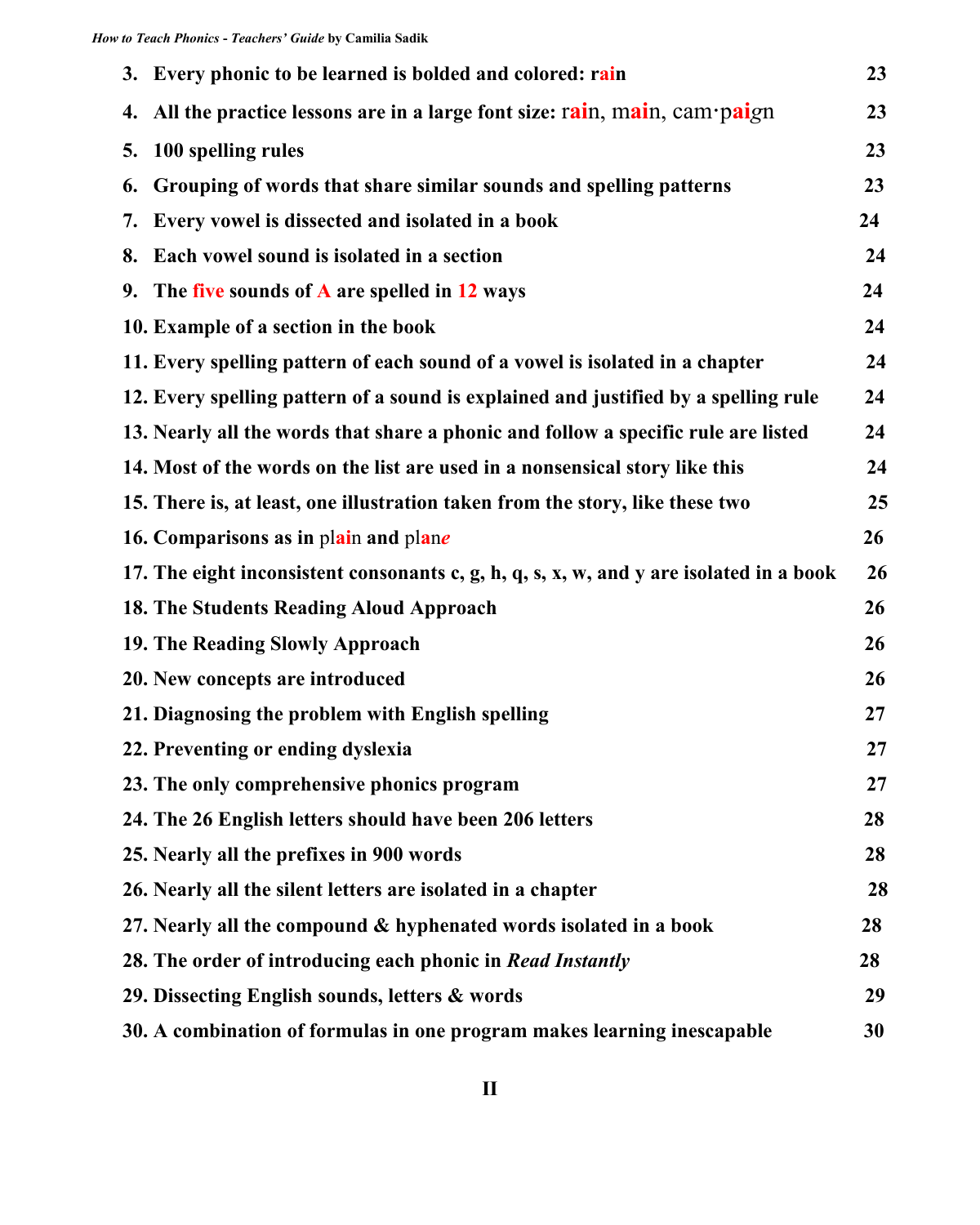|           |                                                       | Contents |
|-----------|-------------------------------------------------------|----------|
|           | Who benefits from these phonics-based spelling books? |          |
|           | Who is Camilia Sadik's program for?                   | 31       |
| ٠         | <b>All Ages and All Levels Benefit</b>                | 31       |
| $\bullet$ | <b>For Logical Learners</b>                           | 31       |
|           | For Older Children and Adults as Self-help Books      | 31       |
|           | <b>For Dyslexic Persons</b>                           | 31       |
|           | For Teachers and Parents of K-3                       | 31       |
|           | For Teachers and Parents of K-12                      | 31       |
|           | <b>For ESL Learners</b>                               | 31       |
|           | <b>For All Types of Learners</b>                      | 32       |
| ٠         | For Dyslexia Prevention before the 3rd Grade          | 32       |
| $\bullet$ | For ADD that is caused by Dyslexia                    | 32       |
|           | <b>For ADD Prevention</b>                             | 32       |
|           | <b>For Alzheimer's Prevention</b>                     | 32       |
|           | For All Ages, All Levels, and All Types of Learners   | 32       |



#### **How to Teach from Each Book?**

| • How to teach or tutor from Read Instantly by Camilia Sadik                 | 33 |
|------------------------------------------------------------------------------|----|
| • How to teach or learn from Learn to Spell 500 Words a Day by Camilia Sadik | 36 |
| • How to teach or learn from 100 Spelling Rules by Camilia Sadik             | 40 |
| • How to teach or learn from The Compound Words by Camilia Sadik             | 45 |
| • How to teach Spoken English and Reading Phonics to ESL Students            | 49 |



# **How to Explain This Learning Methodology to Students?**

| • Simple direct instructions before each lesson           |    |
|-----------------------------------------------------------|----|
| • Grouping of words of similar sound and spelling pattern | 51 |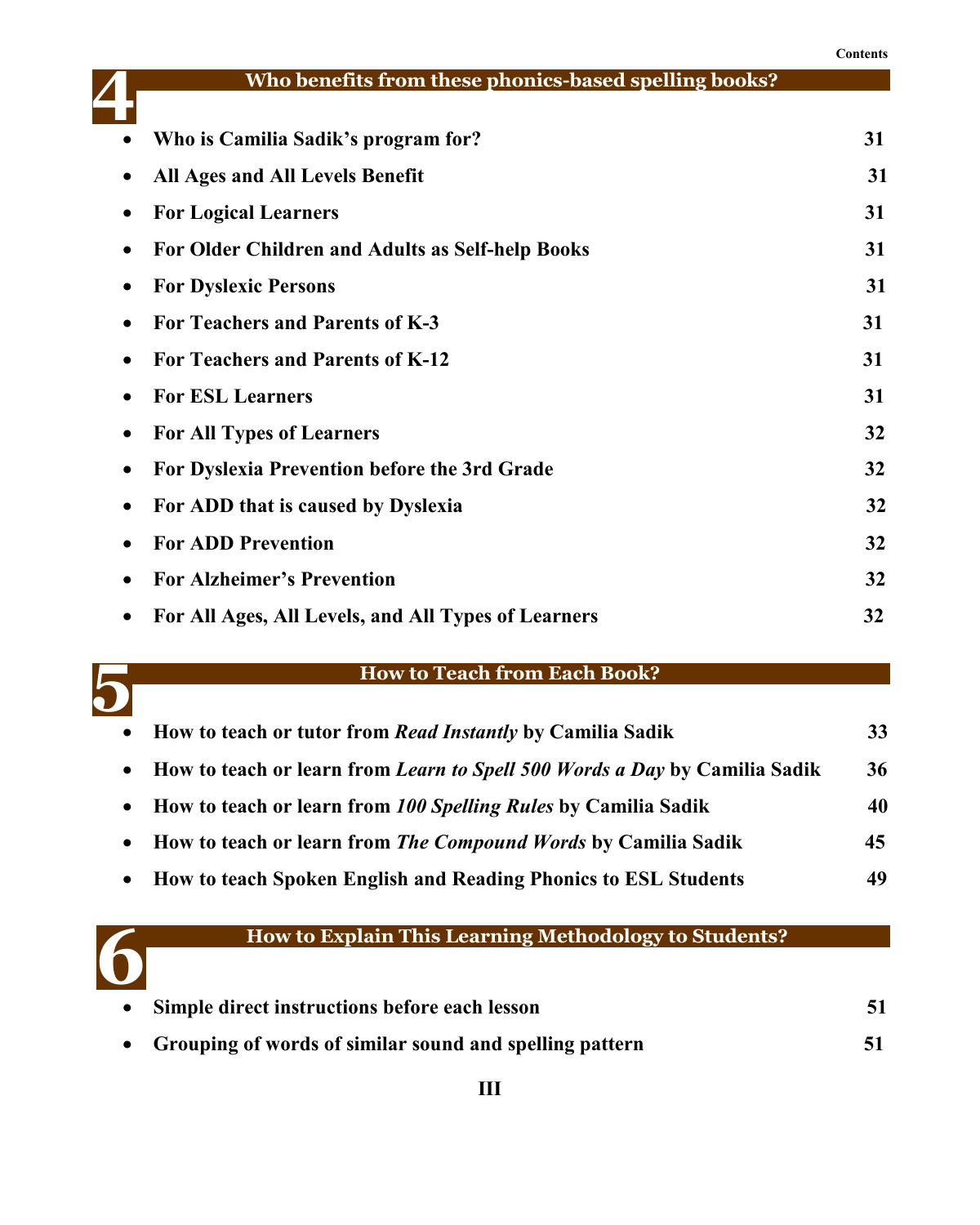| Pay attention to students with a logical learning style                         | 51 |
|---------------------------------------------------------------------------------|----|
| Disallow speed-reading before learning to spell                                 | 51 |
| Vowels rule English and they cannot be avoided                                  | 51 |
| Do not force learning and do not stop too long for every detail<br>٠            | 51 |
| Explain gradually the symbols and concepts used and as needed                   | 52 |
| Insist on students reading aloud<br>٠                                           | 52 |
| The Understanding before Memorization Approach<br>$\bullet$                     | 52 |
| The Students Reading Aloud Slowly Approach<br>$\bullet$                         | 52 |
| Why reading slowly?                                                             | 52 |
| Do not force speed-reading                                                      | 53 |
| Understanding is not enough without practice lessons                            | 53 |
| Spelling a word without guessing<br>$\bullet$                                   | 53 |
| Students need to take all the time needed to spell a word                       | 53 |
| Simple equation: relaxing + understanding + reading aloud $\rightarrow$ memory  | 53 |
| What is dyslexia in spelling?<br>$\bullet$                                      | 53 |
| Why can't we spell?<br>$\bullet$                                                | 54 |
| Inform students with spelling difficulties that they are not alone<br>$\bullet$ | 54 |
| <b>Raise Students' Self-esteem</b>                                              | 54 |
| Logical learners cannot focus on more than one thing at a time                  | 54 |
| <b>Characteristics shared by dyslexic persons</b>                               | 54 |



### **Comprehensive pre- and post-spelling tests**

| $\bullet$ | <b>Note to Teachers</b> | 55 |
|-----------|-------------------------|----|
|           | • Spelling test $\# 1$  | 56 |
|           | • Spelling test $\# 2$  | 57 |
| $\bullet$ | Spelling test #3        | 58 |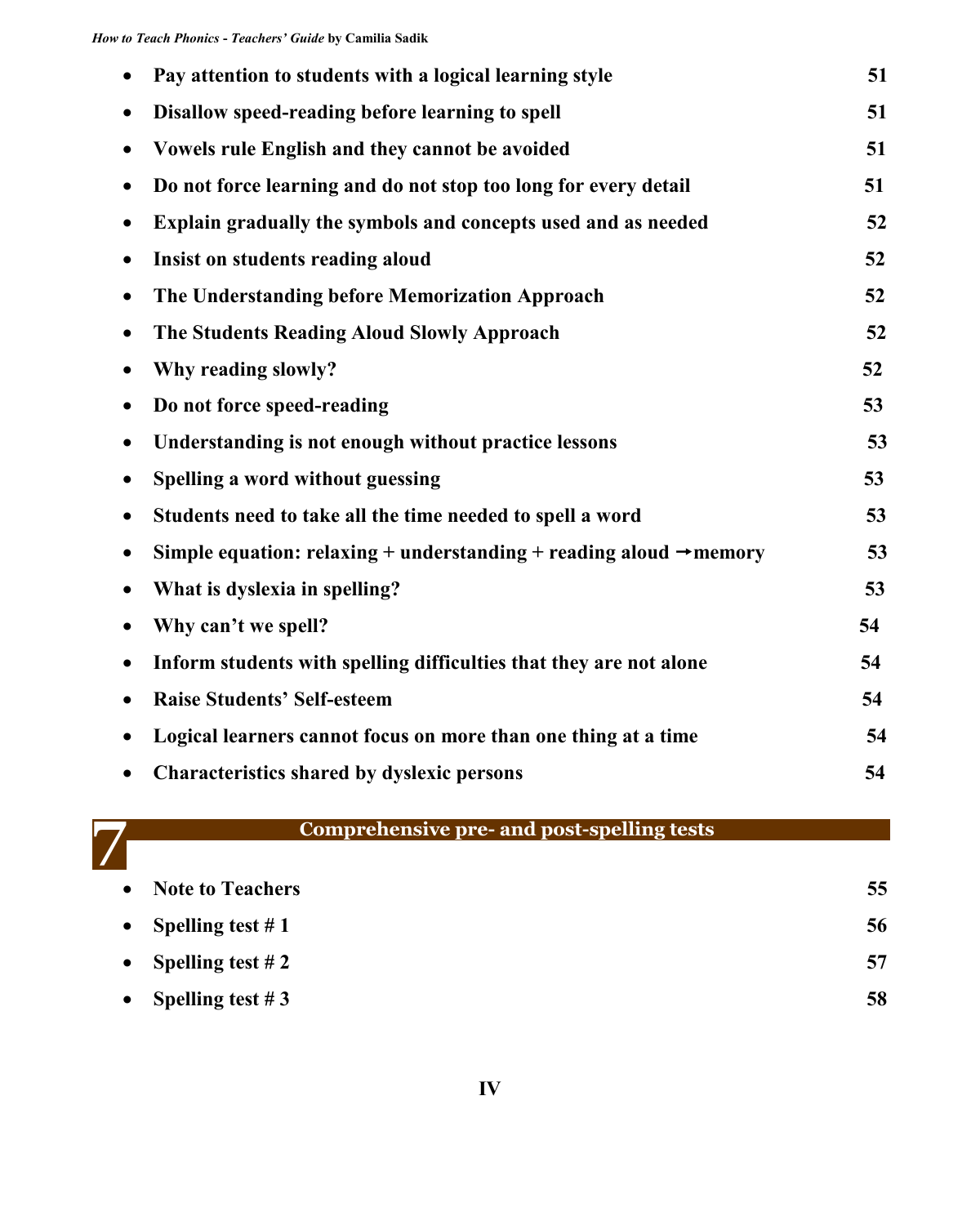#### **Contents**



# **Uncovering the Mystery of Dyslexia by Camilia Sadik**

| $\bullet$ | Why can't we spell?                                                       | 59 |
|-----------|---------------------------------------------------------------------------|----|
|           | Two Types of Learners with Two Types of Learning Styles                   | 59 |
|           | Being an Analyzer is Hereditary but not being a Poor Speller              | 59 |
|           | <b>Only Analytic Learners can have Spelling Difficulties in English</b>   | 60 |
|           | <b>Not All Languages have Poor Spelling</b>                               | 60 |
|           | Poor Spelling begins before the 4th Grade                                 | 61 |
|           | <b>High Illiteracy Rate among English Speakers</b>                        | 61 |
|           | <b>Several Types of Dyslexia</b>                                          | 61 |
|           | <b>Classic Definition of Dyslexia</b>                                     | 62 |
|           | What is dyslexia?                                                         | 62 |
|           | What is dyslexia in spelling and what causes it?                          | 62 |
|           | The Six Steps that Cause Dyslexia in English Spelling                     | 63 |
|           | The 15 Major Characteristics Shared by Dyslexic Persons                   | 66 |
|           | How much is known about dyslexia?                                         | 68 |
|           | <b>Common Misconceptions about Dyslexia</b>                               | 68 |
|           | Raising Students' Self-esteem because They are the Better Thinkers        | 69 |
|           | <b>Offering Concrete Solutions to Spelling Problems</b>                   | 69 |
|           | Why parents must get involved?                                            | 70 |
|           | <b>Teach Vowels First to Babies and Toddlers</b>                          | 70 |
|           | <b>The Creative Ones</b>                                                  | 70 |
|           | Poor Spellers know a Good Spelling Curriculum when They See It            | 71 |
|           | Living an Entire Life with Dyslexia                                       | 71 |
|           | Solutions to Prevent or End Dyslexia in Spelling and in Reversing Letters | 72 |
|           | Cases of ADD caused by Dyslexia can Easily End                            | 73 |
|           | Sample Lesson for Preventing Dyslexia taken from Read Instantly           | 75 |
|           | A Few Testimonials and More are Available on SpellingRules.com            | 75 |
|           |                                                                           |    |